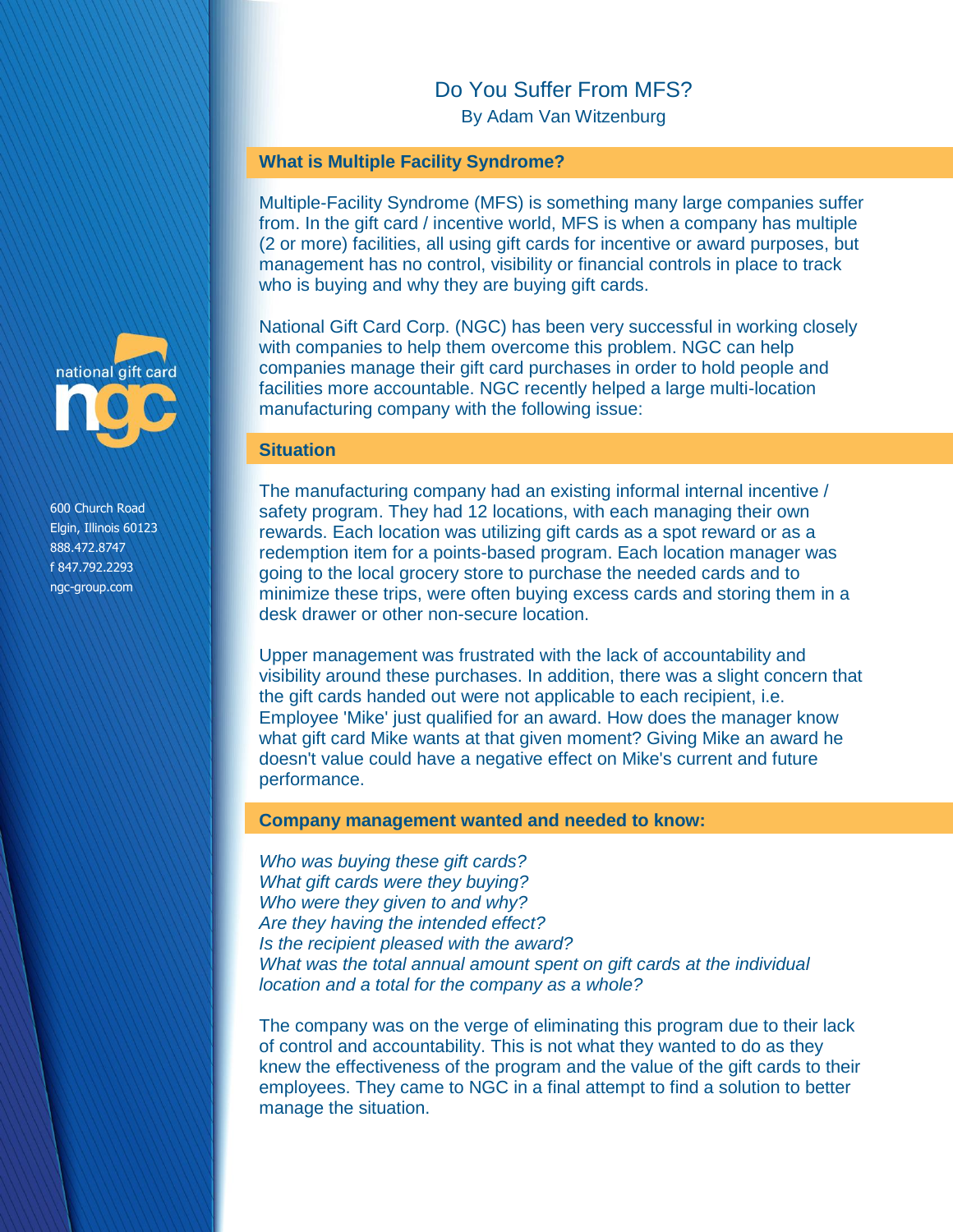## **Proposed Options:**

Out of the many possible options, NGC offered these three:

**Option 1** - Simply require the facility managers to purchase the gift cards through NGC's standard ordering portal ngc*direct*. Each manager would registered their location and added multiple contacts (Home Office) on the account. All registered email addresses would receive an order confirmation on each order placed. This option would provide some accountability and result in accurate spend amounts per facility. It would also eliminate the unnecessary trips to the store. This was the quickest and least costly option to implement. This option had zero upfront costs and immediate implementation.

**Option 2** - NGC would create a company branded ordering portal with its own URL. This portal could be customized to require the manager to indicate who the cards were for and for what purpose(s) they were being given out or gather any information necessary for reporting purposes. This option would include all of the aspects of Option 1, but requires a modest upfront customization fee and would take approximately two weeks to implement.

**Option 3** - This option was recommended in conjunction with the first two options but it could also stand alone. We would finally address the 'Choice' concern. How do you know what gift card 'Mike' wants and there is a possibility that the gift card Mike wanted last month may not be the same as this month. NGC proposed creating a custom Rewards Card for the customer. This custom card would be pre-denominated and could be handed out to employees on the spot. The recipient would then follow the simple instructions on the back of the card and go to a standard or custom redemption site. We recommended offering only a virtual redemption option which would result in the recipient receiving their chosen within 24 hours of redemption.

## **Outcome**

The customer chose to start with Option 2 and added the Custom Reward Card, from Option 3, as a card selection. How did the decision address their initial concerns?

*Who was buying these gift cards?* Each facility registered on the custom ordering website. They included Plant Name, Plant Number, Buyers Name, etc. Each order was visible, via an instant email confirmation to the corporate office.

*What gift cards were they buying?* Standard reporting is available which includes, orders by Card, Date, Plant Number, Name, etc.

*Why they are buying them?* A custom field was added to the ordering portal which required each manager to enter a reason code / description of the award reason. This field was required to be completed for an order to be executed.



600 Church Road Elgin, Illinois 60123 888.472.8747 f 847.792.2293 ngc-group.com